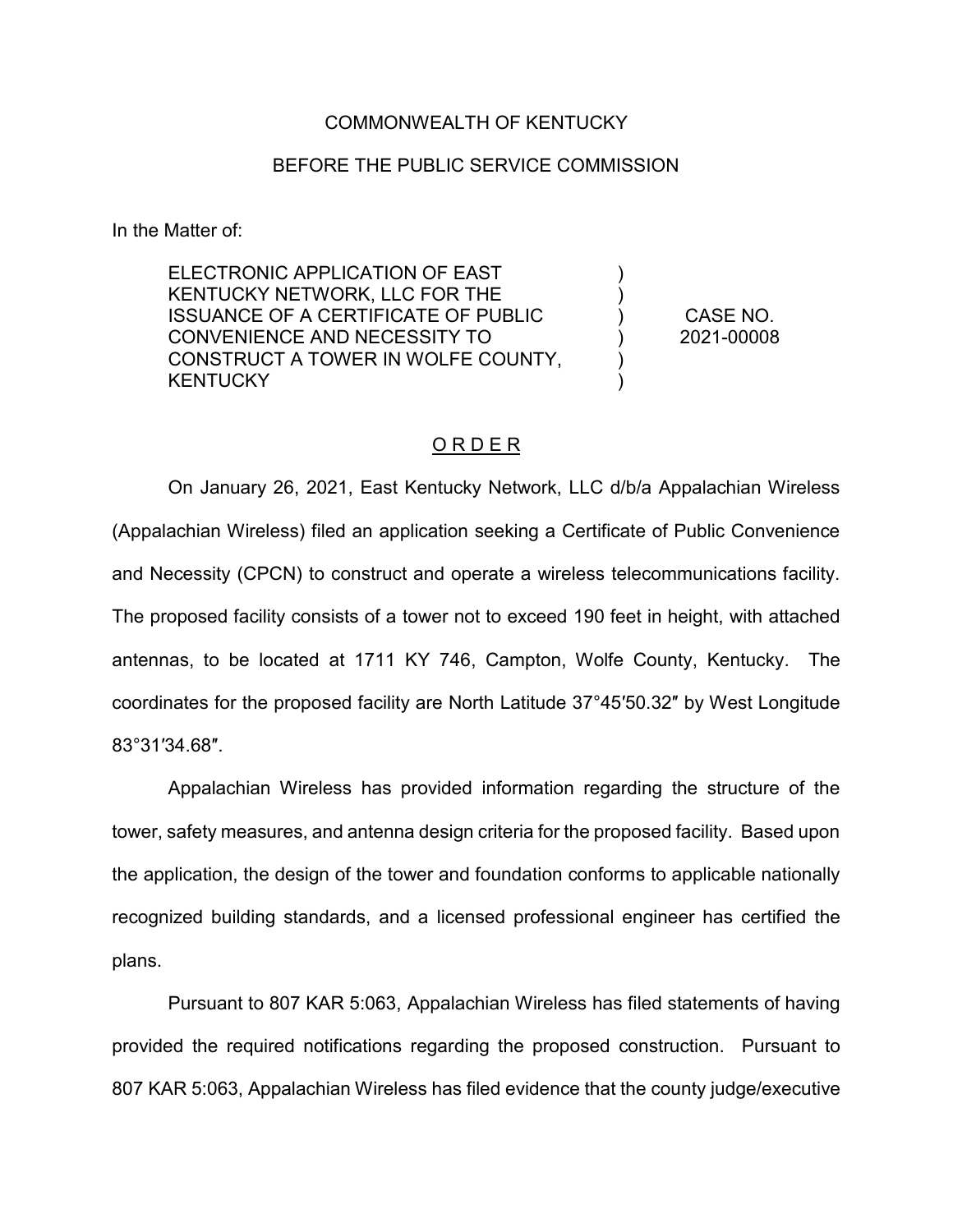and all property owners within 500 feet and contiguous to the cell site have been notified of the proposed construction. The notices solicited any comments and informed the recipients of their right to request intervention. As of the date of this Order, no public comments or requests for intervention have been received.

Appalachian Wireless filed applications with the Federal Aviation Administration and the Kentucky Airport Zoning Commission seeking approval for the construction and operation of the proposed facility. Both applications have been approved.

Having considered the evidence of record and being otherwise sufficiently advised, the Commission finds that Appalachian Wireless has demonstrated that a facility is necessary to provide adequate utility service and, therefore, a CPCN to construct the proposed facility should be granted.

Pursuant to KRS 278.280, the Commission is required to determine proper practices to be observed when it finds, upon complaint or on its own motion, that the facilities of any utility subject to its jurisdiction are unreasonable, unsafe, improper, or insufficient. To assist the Commission in its efforts to comply with this mandate, Appalachian Wireless should notify the Commission if the antenna tower is not used to provide service in the manner set out in the application and this Order. Upon receipt of such notice, the Commission may, on its own motion, institute proceedings to consider the proper practices, including removal of the unused antenna tower, which should be observed by Appalachian Wireless.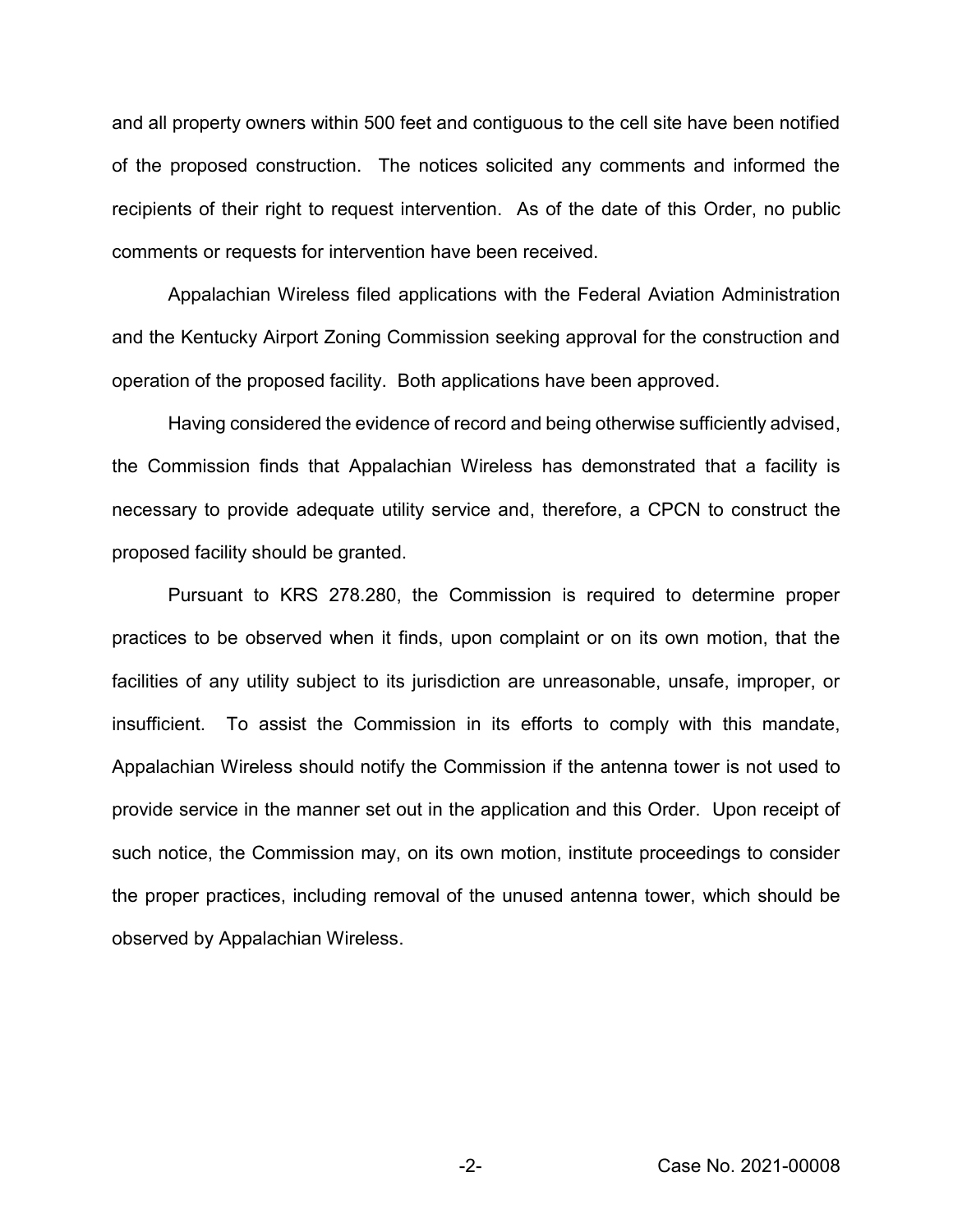IT IS THEREFORE ORDERED that:

1. Appalachian Wireless is granted a CPCN to construct a wireless telecommunications facility. The proposed facility consists of a tower not to exceed 190 feet in height, with attached antennas, to be located at 1711 KY 746, Campton, Wolfe County, Kentucky. The coordinates for the proposed facility are North Latitude 37°45′50.32″ by West Longitude 83°31′34.68″.

2. Appalachian Wireless shall immediately notify the Commission in writing if, after the antenna tower is built and utility service is commenced, the tower is not used for three months in the manner authorized by this Order.

3. Documents filed, if any, in the future pursuant to ordering paragraph 2 herein shall reference this case number and shall be retained in the post-case correspondence file.

4. This case is closed and removed from the Commission's docket.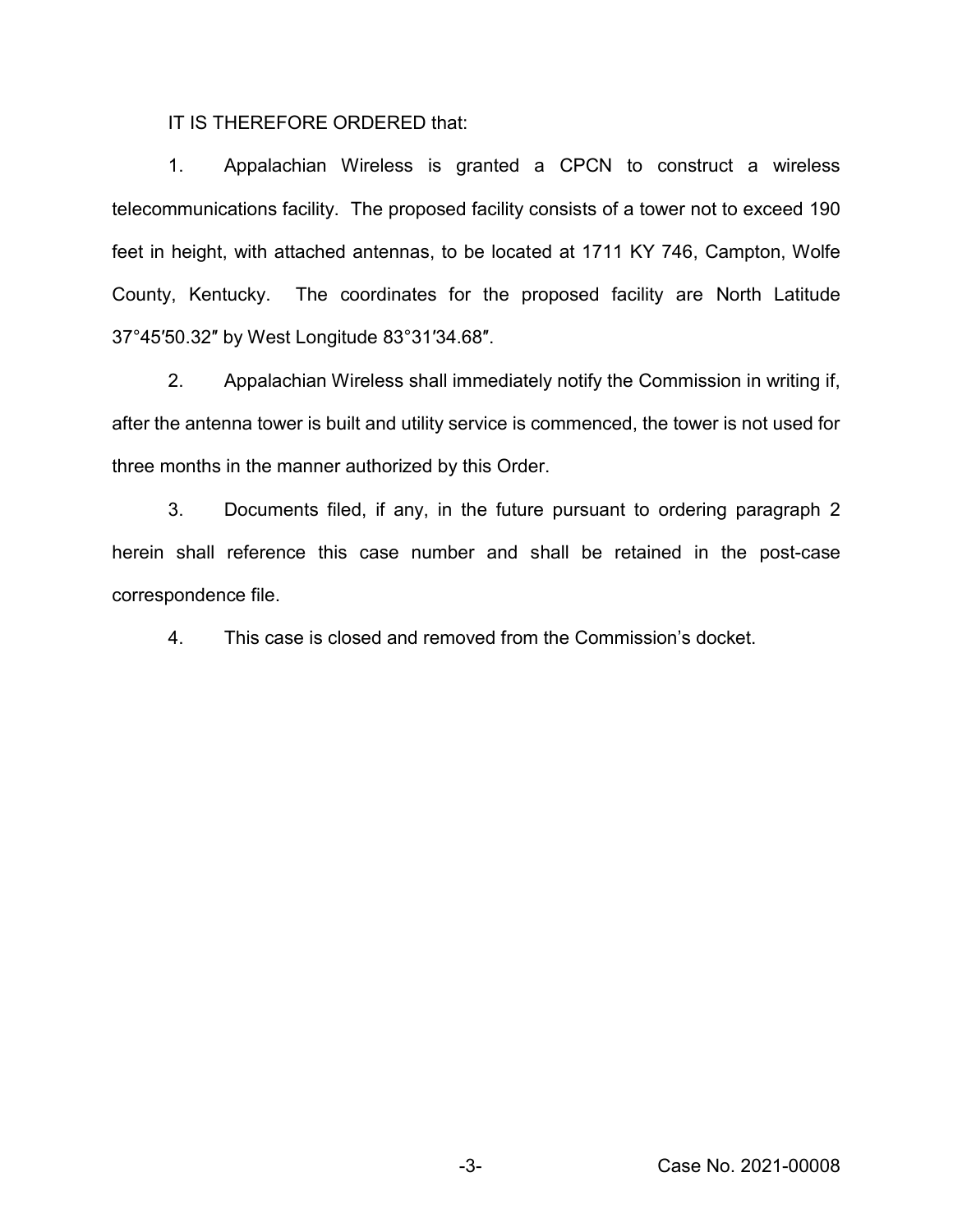By the Commission



ATTEST:

2 Bidwell

Executive Director

Case No. 2021-00008